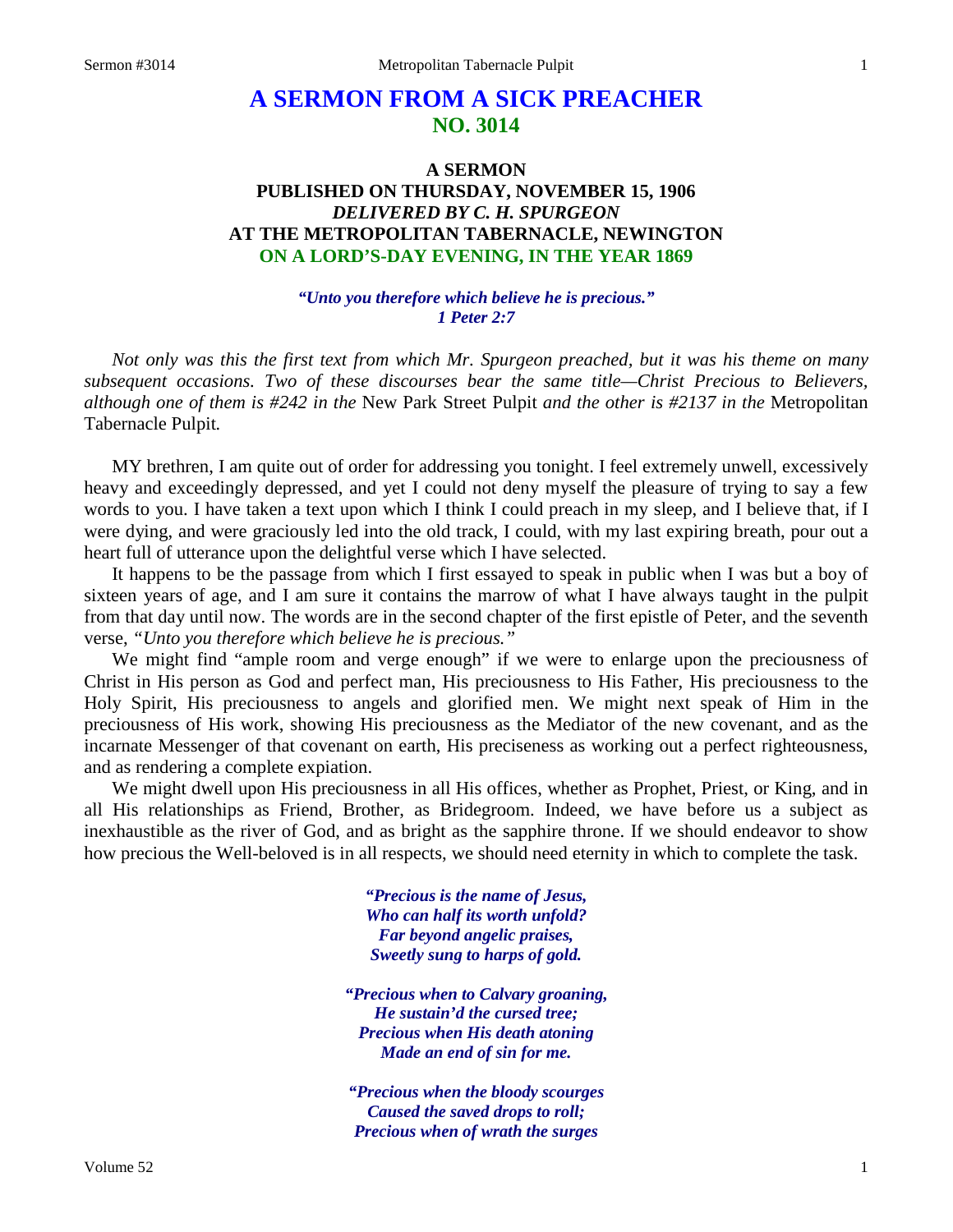#### *Overwhelm'd His holy soul.*

*"Precious in His death victorious, He the host of hell o'erthrows; In His resurrection glorious, Victor crown'd o'er all His foes.*

*Precious, Lord! beyond expressing, Are thy beauties all divine; Glory, honor, power, and blessing Be henceforth for ever thine."*

The wording of the text binds our thoughts to one point. *"Unto you therefore which believe he is precious,"* it is not so much how precious He is, as how precious He is to *you*. If you are a believer, the text affirms that Jesus Christ is, without any adverb to limit the extent of the descriptive word, precious *to you.*

**I.** We shall, first, talk awhile upon the truth that JESUS CHRIST IS NOW PRECIOUS TO BELIEVERS.

Notice, attentively, *how personally precious Jesus is*. There are two persons in the test, "Unto *you* therefore which believe HE is precious." "You" and "He." You are a real person, and you feel that you are such. To yourself, you must ever be the most real of existences. You do not think of yourself as a person of whom you have read in history, or heard of in discourse, or seen from a window years ago. You have (to use an ugly word, since I do not know any substitute for it), realized yourself, you are quite clear about your own existence.

Now, in the same way, I pray you strive to realize the other Person. "Unto you therefore which believe HE is precious." Jesus exists just as really as you do, and you must not regard Him as a personage who was here one thousand eight hundred and sixty-nine years ago, or one of whom you have heard, and whom you like to think of as a poetical conception, but there is a real Christ now existing, in spirit existing here, in real flesh and blood now standing at the right hand of the Father, and between Him and you, if you are a believer, there exists a bond of unity which, though invisible, is nevertheless most matter-of-fact and positive. You believe in Him, He loves you, you love Him in return, and He sheds abroad in your heart a sense of His love. You twain are bound together fastly and firmly, there is neither myth, nor dream, either in Him or in your union to Him. He is and you are, and He is in very deed most precious to you.

Notice, too, that while the text gleams with this vividness of personality, to which the most of professors are blind, it is weighted with *a most solid positiveness,* "Unto you therefore which believe he *is* precious." It does not speak as though He might be or might not be, but "he is precious."

There are some things about myself as a Christian which are frequently matters of question. I may gravely question whether I am growing in grace, and under such a doubt I may search my heart to see whether I love my Lord better, or whether I have more fully conquered my sins, but one thing I do not question, namely, that being a believer in Him, Jesus Christ is unutterably precious to my soul. If thou doubtest thy faith, thou mayest doubt whether Christ is precious to thee, but if thy faith be certain, the preciousness of Christ to thy heart is quite as certain. "He *is* precious."

If the new life be in thee, thou art as sure to love the Savior as fish love the stream, or the birds the air, or as brave men love liberty, or as all men love their lives. Tolerate no peradventures here, allow no debate upon this vital point of thy religion. Jesus must be precious to thee. Cleanse thine eye if any dust hath dimmed thy sight of Jesus' preciousness, and be not satisfied till, in the language of the spouse, thou canst say, "My Beloved is the chiefest among ten thousand," "yea, he is altogether lovely."

Mark, further, *the absoluteness of the text,* "Unto you therefore which believe he *is precious."* It is not written how precious He is. The text does not attempt, by any form of computation, to measure the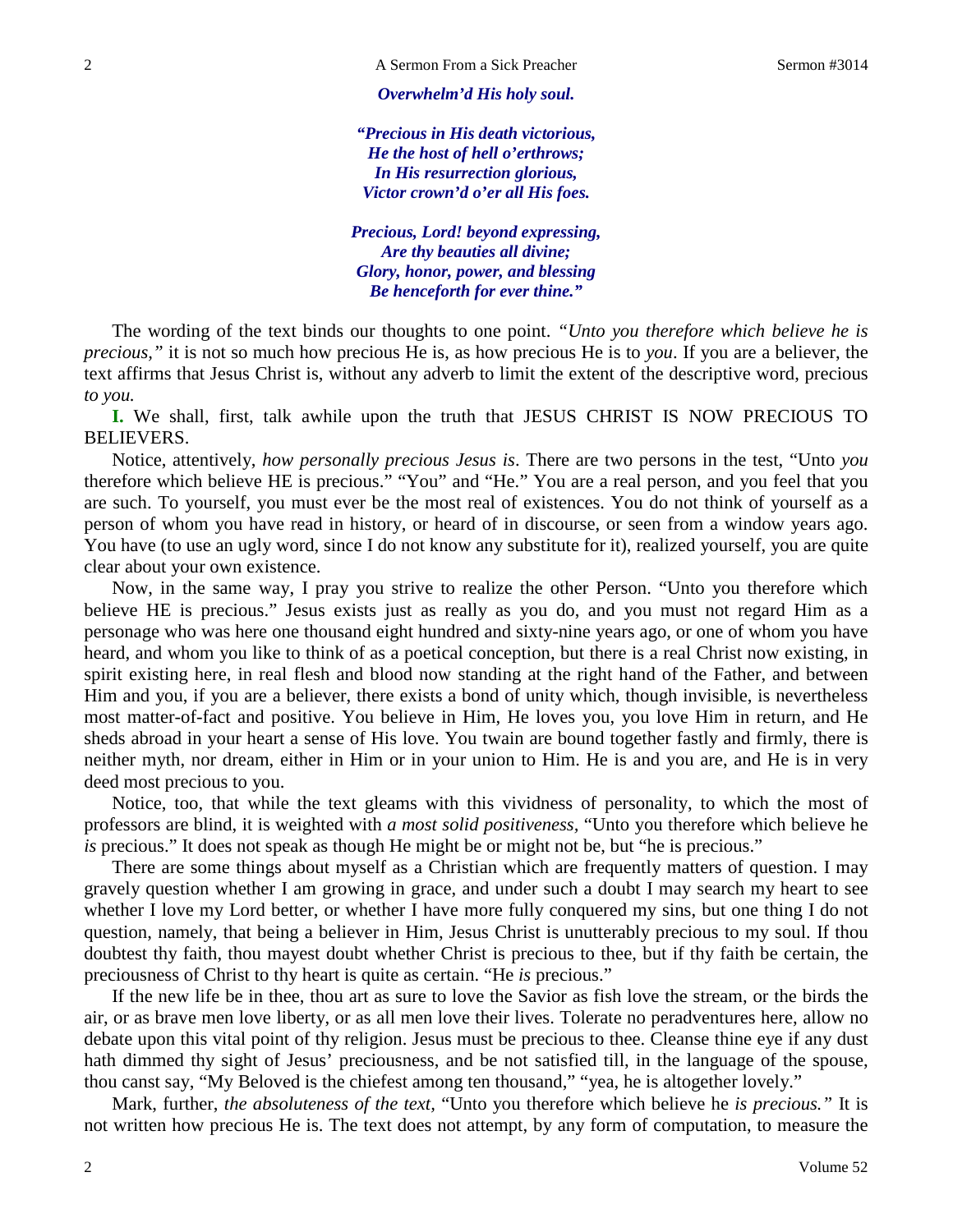price which the regenerate soul sets upon her bosom's Lord. There is no hint that He is moderately precious, it does not even say positively or comparatively precious. I infer therefore that I may, if I choose, insert the word "superlatively," and certainly, if I did so, there would be no exaggeration, for more dear than light to the eyes, or life to the body, is Jesus to the sanctified heart. Each saint can truthfully sing—

> *"Yes, thou art precious to my soul, My transport and my trust: Jewels to thee are gaudy toys, And gold is sordid dust."*

Since no sparkling gems or precious metals, no royal regalia, or caskets of rare jewels can ever equal the value of Jesus, the comparison is vain. We therefore place Him by Himself alone and say that He is absolutely precious to believers. Gold is precious, but the diamond is more so, and in comparison with the diamond, the gold is of small account. The diamond is precious, but give a man a bagful of diamonds of the first water, and put him down in a desert, or let him be out on the wild waste of ocean, he would give all his diamonds for a draught of pure water to drink, or a crust of bread to eat, so that, in certain cases, even the excellent crystal would lose its value.

In fact, mineral substances are merely arbitrary signs of value, they have but little worth in themselves, gold in itself is less useful than iron, and a diamond of little more account than a piece of glass. They have no absolute intrinsic value which would remain the same under all contingencies. But Christ is absolutely precious, that is to say, nothing can ever match Him, much less excel Him, and He is precious under all circumstances. There never can arrive a time when we shall be compelled to confess His want of value or lower our estimate of Him.

He is infinitely precious. O my soul, dost thou esteem Him so? My heart, art thou sure of this, that unto thee He is precious beyond compare, precious positively, precious comparatively, though heaven itself were compared, precious superlatively, beyond all things that can be dreamed of, or imagined. Is He to thee essential preciousness, the very standard of all value? Thus it should be, for the text means no less, "Unto you therefore which believe he is precious."

The thought which I desire to bring out into fullest relief is this, that *Jesus Christ is, today, continually precious to His people.* The moment a soul believes in Jesus, His sins are forgiven. Well, then, the precious blood that washes all sin away, is not that done with? Oh, no! Unto you that believe, though you have believed to the saving of your soul, He is still precious, for your guilt will return upon your conscience, and you will yet sin, being still in the body, but there is a fountain still filled with blood, and thus unto you, experientially, the cleansing atonement is as precious as when you first relied upon its expiating power.

Nay, Jesus is more precious to you now than when first you were washed in His blood, and were made white as snow, for you know your own needs more fully, have proved more often the adaptation of His saving grace, and have received a thousand more gifts at His blessed hands. I do fear me that some Christians imagine that, after believing, all is done, but my Lord Jesus Christ is no old Almanac, used up, and of no further service. He is not like the physic which I took months ago, which then healed me of my disease, so that now I can afford to put the rest of it on the shelf, and laugh at it, oh, no! He is still my divine medicine.

Still I need Him, and still I have Him. If I believe in Him, I feel I want Him more than ever I did, and He is dearer to me than ever He was. If I needed Him aforetime as a poor guilty sinner, I want Him, just as much as a poor needy saint, hanging upon His daily bounty, deriving life perpetually from His life, peace from the virtue of His precious blood, and joy from the outflowings of His love to me. Instead of Christ's losing value to the believer, the pith of the text is this—that you, believer, when you get Christ, and get what Christ bringeth to you, instead of esteeming Him as though He were an empty vessel, out of which you had drained the last drop, prize Him most highly than ever you did before. He is not a gold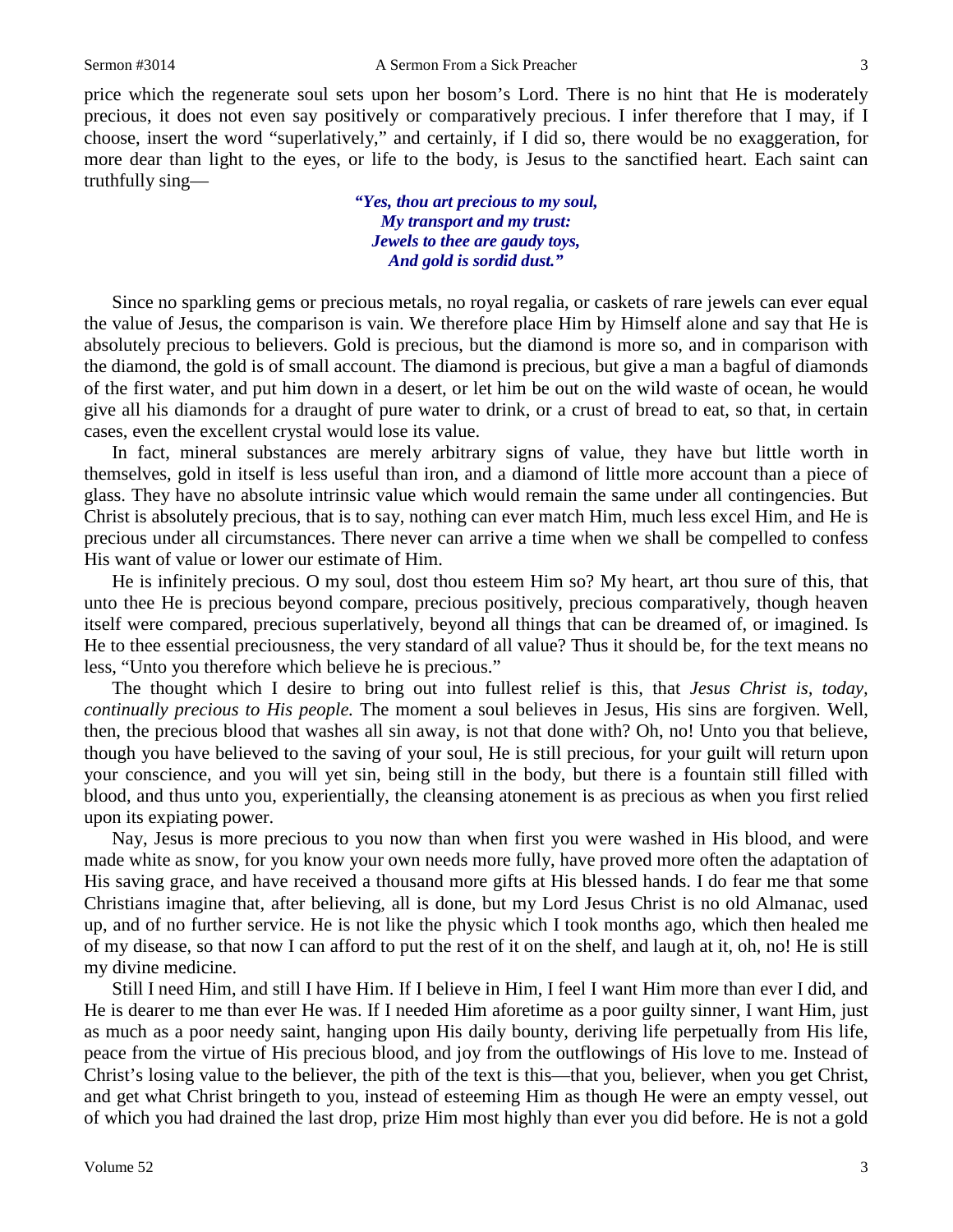mine worked out and exhausted, a field reaped of its harvest, or a vineyard where the grape gleaning is done, He has still the dew of His youth, the fullness of His strength, the infinity of His wealth, the perfection of His power.

**II.** Now, beloved, just for a minute or two, let us think HOW CHRIST IS TODAY PRECIOUS TO YOU.

He is today precious to you *because His blood, even now this day, is the only thing which keeps you from being a condemned sinner, exposed to the wrath of God.* There has been enough sin upon your soul, my brother, my sister, this very day, to cast you into hell, if your Surety had not stood between you and God's justice. You have been into no sinful company today, you have been in your Sunday school class, and I have been in the pulpit, but ah! my pulpit sins would have damned me today, if it had not been for that precious blood, and thy Sunday school sins would have shut thee up in hell, if that dear Mediator had not stood between thee and God.

So, you see, it is not merely the first day in which you believe in which He is precious to you, but right on still, as long as you are a sinner, the Intercessor stands and pleads for you, evermore putting your sin away, being yesterday, today, and forever, your Savior, your shield, and your defense, and therefore evermore supremely precious.

Remember, too, He is precious, *because the only righteousness you have is still His perfect righteousness.* That which pleads with God for you is not what *you* are, but what HE is. You are accepted at this moment, but you are only "accepted in the Beloved," You are not justified because you feel in a sweet frame of mind, or because your heart rejoices in the name of God.

Oh, no! your acceptance is all in your great Surety, and if it could be possible that He and the entire system of His grace could be withdrawn, and covenant engagements abrogated, you would be as unacceptable as even lost spirits are, and would be like them, for ever driven from the face and favor of God. Is He not, then, as your accepted Substitute, at this hour most precious to you?

Moreover, beloved, Jesus Christ is precious to you at this moment, as much as ever He was, *because from henceforth it is His example which you strive to initiate*. So far as He is an example to His people, His character has always been most admirable in your esteem, and this day you delight to know that, in His life, God's law appears—

### *"Drawn out in living characters."*

You aspire to be like Him now, you expect to be perfectly like Him in the day of His appearing. Now, because He shows you what you shall be, and because in Him lies the power to make you what you shall be, is He not therefore daily precious to you? In proportion as you fight with sin, in proportion as you seek for holiness with inward longings and sublime pantings, in that proportion will Jesus Christ, the Paragon of all perfection, be precious in your esteem.

Beloved, you are to be crucified with Him, your flesh, with its corruptions and lusts, must die upon His cross as He died. Is He not precious when you believe that it will be by virtue of His death that sin will die in you? You are to rise in Him, nay, I trust you have already risen in Him, into newness of life, I hope you are panting more and more after the resurrection life, that you may no longer regard the dead things of this world, but live for eternal things, as those whose "life is hid with Christ in God." If so, I know you will prize a risen Savior, and your appreciation of Him will increase as you drink more deeply into the fellowship of the risen life.

Forget not, beloved, that our Redeemer has ascended, and in that ascension every saint has his share. I do not say that you all enjoy your share yet, but in proportion as you do so, you will reckon Christ to be precious, for He "hath raised us up together, and made us sit together in heavenly places," "our conversation is in heaven, from whence also we look for the Savior, the Lord Jesus Christ," whose Second Advent is to be the perfection of our spiritual life, the unveiling of the hidden beauties and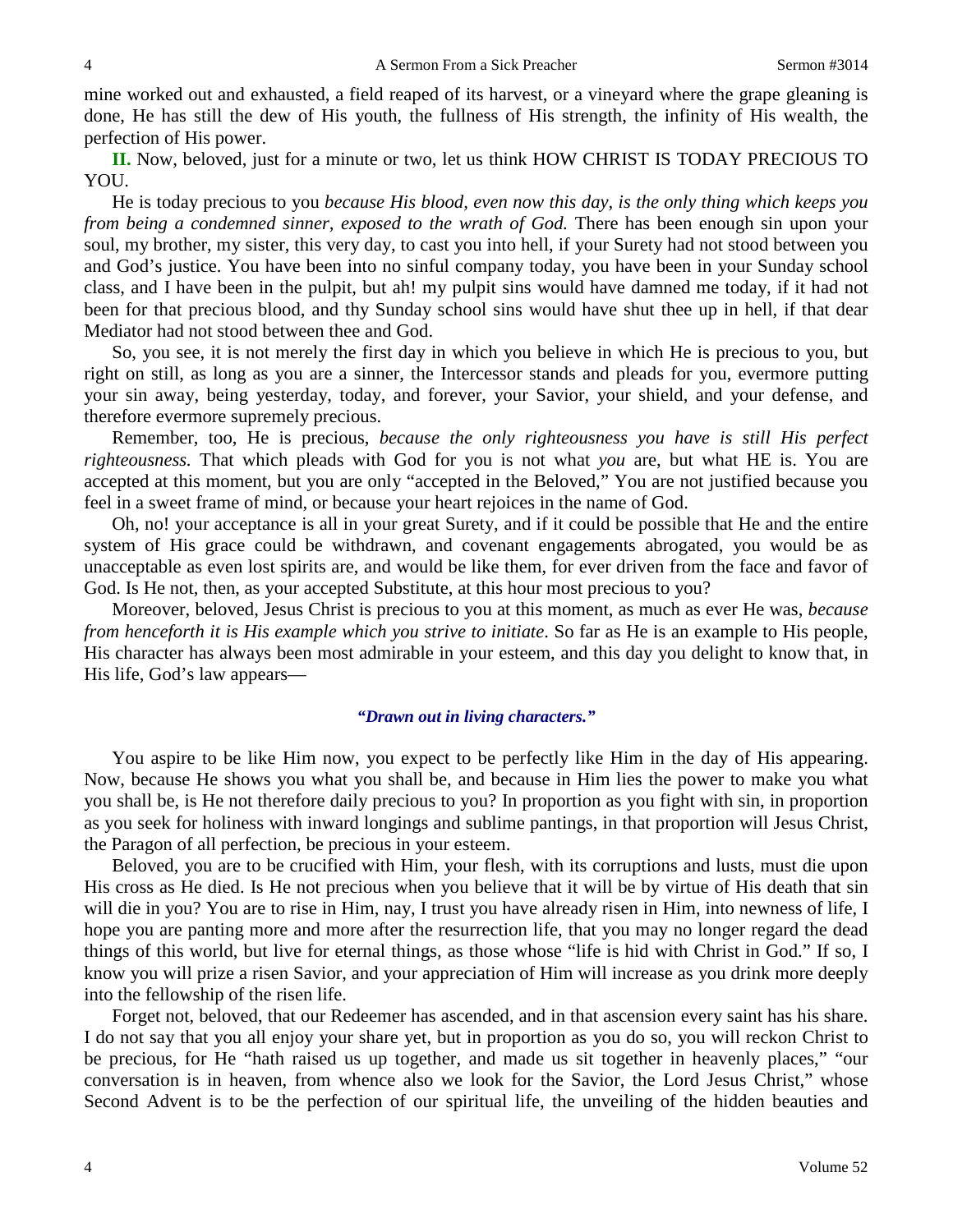Beloved, let me tell you a secret. To many of you, there is as much in Christ undiscovered as you have already enjoyed. Your faith has only yet grasped Christ as saving you from going down to the pit— Christ is precious to you so far, but if your faith could even now comprehend the fact that you are one with Christ, members of His body, of His flesh, and of His bones, that you are heirs of God, and jointheirs with Christ, ah, then, how doubly precious would Jesus be! As surely as your faith grasps more, and becomes more capacious, and appropriating, Christ will grow in preciousness to you.

I am persuaded that there is a meaning in these words which none of God's saints have yet been able to discover, a deep mysterious preciousness of Jesus, only to be known by a close and intimate acquaintance with Him such as falls to the lot of few. "Unto you therefore which believe,"—just in proportion as you believe, the larger, the stronger, the deeper, the purer, the sublimer, the more fullgrown your faith, the more unto you Jesus Christ is precious. Ask, then, for more faith, that Jesus may be more precious to you, and God grant it to you, for His name's sake!

**III.** Thus much on that point, now a few words on another. BECAUSE JESUS IS PRECIOUS TO BELIEVERS, HE EFFICACIOUSLY OPERATES UPON THEM. The preciousness of Christ is, as it were, the leverage of Christ in lifting up His saints to holiness and righteousness.

Let me show you this. *The man who trusts Christ values Christ,* that which I value I hold fast, hence, our valuing Christ helps us to abide steadfast in times of temptation. The world saith to a Christian, "Follow me, and I will enrich thee." "Nay," saith the Christian, "Thou canst not enrich me, I have Christ, and I am rich enough." "Follow me," saith the world, "and I will bless thee, I will give thee the delights of the flesh." "Nay," saith the heart, "thou canst not bless me, for these things are accursed, and would bring me sorrow, and not pleasure, Jesus Christ is my pleasure, and to love Him and to do His will is my joy."

Do you not see that the greater your value of Christ, the greater your strength against temptation? Although the devil may tempt you with this and that, yet Jesus Christ, being more precious than all else, you say, "Get thee behind me, Satan; thou canst not tempt me while Christ is dear to my spirit." Oh, may you set a very high value upon Christ, that thus you may be kept firm in the day of temptation!

Notice further, *this valuing of Christ helps the believer to make sacrifices*. Sacrifice making constitutes a large part of any high character. He who never makes a sacrifice, in his religion, may shrewdly suspect that it is not worth more than his own practical valuation of it. When a man hath a very important document about him, on which depends his title to his estates, if a thief should try to take it from him, he will suffer the thief to tear away his garments, to rob him of anything he has except his treasure, that he takes care to hold fast as long as he can.

Indian messengers, men entrusted with jewels, have been known to swallow them to preserve them from robbers, and to allow themselves to be stripped naked of every rag they wore, but they would not lose the jewel with which their prince had entrusted them. So the Christian will say to the world, "Take away my fortune, take away my livelihood, take away my good name, if thou wilt, O lying world, but despite all, I will retain my Savior, for He is precious!" Skin for skin, yea, all that a man hath will he give for Christ, and he never will or can give Christ up if Christ be precious to him.

See, then, that believing in Jesus makes Him precious, and His being precious helps us to make sacrifices most cheerfully for His dear sake.

Moreover, brethren, *this valuing of Christ makes us jealous against sin*. What, I say, does Jesus Christ deign to live under my roof? Then, while He lives in my heart, I will give no roosting place to any foul bird of sin that might begin hooting in His ear. No, ye enemies of Christ, begone, begone, begone! My Beloved shall have the best chamber of my spirit, undefiled by your filthy feet. We are afraid lest we should do anything to grieve the heavenly Lover of our souls, this makes us keep our garments white, and pick our steps through this miry world. Hence, a right valuing of Christ promotes directly the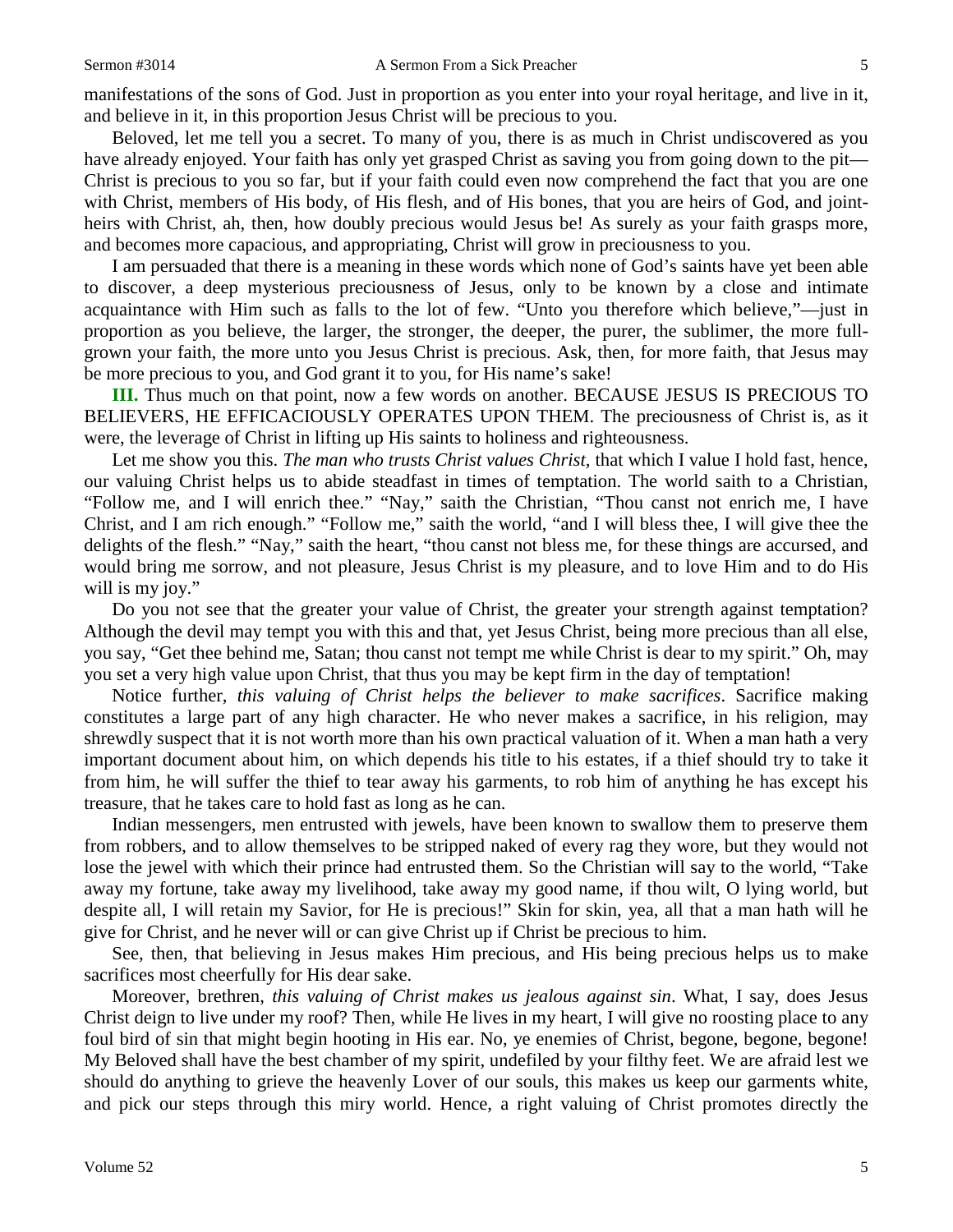highest degree of sanctification. He who loves the Redeemer best purifies himself most, even as His Lord is pure.

Besides, beloved, *high valuing of Christ helps the Christian in the selection of his associates in life*. If I hold my Divine Lord to be precious, how can I have fellowship with those who do not esteem Him? You will not find a man of refined habits, and cultured spirit, happy amongst the lowest and most illiterate. "Birds of a feather flock together." Workers and traders unite in companies according to their occupations. Lovers of Christ rejoice in lovers of Christ, and they delight to meet together, for they can talk to each other of things in which they are agreed. I would recommend you to choose the church of which you would be a member, and the pastor whom you would hear, by this one thing, by how much of Christ there is in that church, and how much of the savor of Christ there is in that ministry.

It is an evil thing for a child of God to be enchanted by mere rhetoric. As well might you choose a table to feast at merely on account of the knives and forks, or the polish of its mahogany. You require food for the soul, and there is nothing that will long feed a true heart but Jesus Christ, who is the meat and the drink of His people. Love to Christ soon makes a Christian discontented with mere oratory. He cannot be satisfied even with the best doctrine apart from Jesus. "They have taken away my Lord," saith he, "and I know not where they have laid him." I must hear about Jesus, and if that silver bell does not ring, then all the rest may chime as they may, but my ear is at unrest until I hear that celestial sound.

Thus, a lofty estimate of Christ will be seen, if I had time to track it, to operate through the entire history of a Christian.

Little need is there more fully to particularize, but we must not fail to remark that *a sense of the Redeemer's preciousness makes the Christian useful,* for that which is much on the heart will soon creep up to the tongue, and the testimony of the heart is a notable method of spreading the Gospel. If thou lovest Christ much, thou wilt speak about Him.

Thy restrained speech will almost choke thee, thy soul will be hot within thee whilst thou art silent, till, at last, like a fire in thy bones which cannot longer be concealed, it will break out, and thou wilt say to others, "My Beloved is the fairest and noblest of all beloveds, oh, that you all knew Him and loved Him as I do! If you see Him, His face is brighter than the sun in its strength, if you hear Him, His voice is sweeter than the chorus of heaven, if you draw near to Him, His garments smell of myrrh, and aloes, and cassia, and if you trust Him, you will find Him to be faithfulness and truth itself."

Broken the words may be, the sentences may not flow with rhythmical harmony, but He who really loves Christ must out with it, somehow or other. Thus, telling out, with a burning heart, the things which He has made touching the King, others will hear the good news, and they will ask, "Who is this Precious One?" and they will, by God's good Spirit, be led to seek Him and find Him too. So, the Christian valuing Christ will come to be useful to the souls of men, indeed, as I have said before, it will exercise an operating power on the entire Christian manhood and render it holiness unto the Lord.

**IV.** Christ being thus precious, HIS PRECIOUSNESS BECOMES THE TEST OF OUR CHRISTIANITY.

I shall not prolong this humble talk, but shall, in conclusion, put a question to you, Beloved brother or sister, you know very well that I would be the last person in the world to speak lightly of the value of sound doctrine. I wish we were all far more acquainted with the Scriptures than we are, and that the doctrines of grace were more clear to our understandings, and more imprinted upon our hearts, but there are some people, who love a certain set of doctrines so much, that, if you diverge a hair's breadth, they will denounce you as rotten at the core. They will not associate with any who do not say, "Shibboleth," and sound the "sh" very harshly too. They will cut off and condemn all God's people who do not precisely agree with them.

Now, mark you, it is not written, "Unto you that believe a code of doctrines will be precious," That is true, but it is not written so in the text. The text is, "Unto you therefore which believe he is precious." It is better to count Christ precious than it is to count orthodoxy precious. It is not loving a creed, but it is loving Jesus, that proves you a Christian. You may become such a bigot that it may be only the laws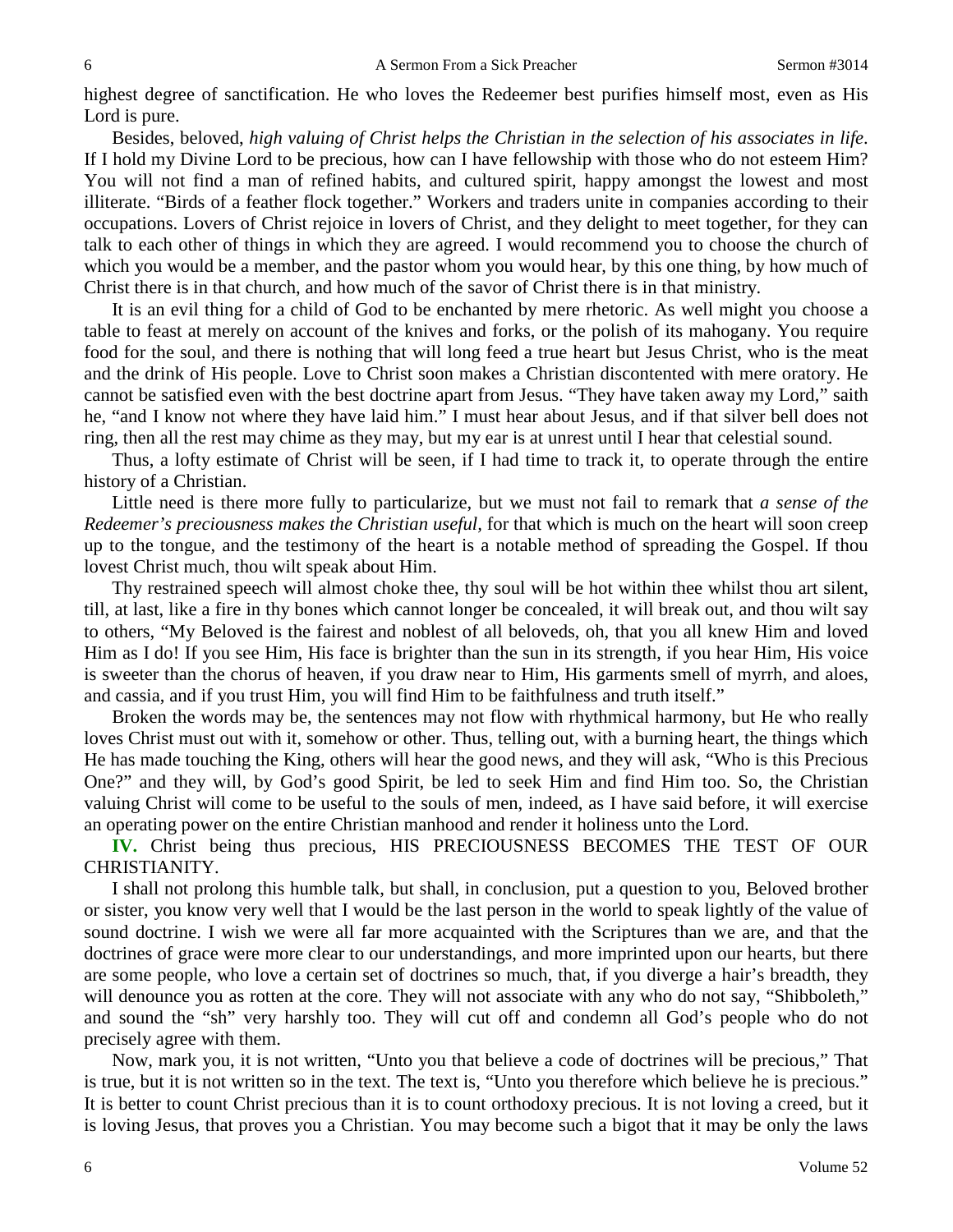of the land which keep you from burning those who differ from you, and yet you may have none of the grace of God in your heart.

I love Protestantism, but if there is anything in this world that I have a horror of, it is that political Protestantism which does nothing but sneer and snarl at its fellow citizens, but which is as ignorant as a cow about what Protestantism truly is. The great truths of Protestantism—not merely Protestant ascendancy—and the great secret power of those truths, far more than the mere letter of them, is the thing to be prized. You may get it into your head that you are a member of the one only true church, you may wrap yourself about with any quantity of self-conceit, but that does not at all prove you to be a possessor of grace.

It is love to Christ that is the root of the matter. I am very sorry, my dear brother, if you should hold unsound views on some points, but I love you with all my heart if Jesus is precious to you. I cannot give up believers' baptism, it is no invention of mine, and therefore, I cannot give up my Master's ordinance. I am sure that it is Scriptural. I cannot give up the doctrine of election, it seems to me so plainly taught in the Word, but over the head of all doctrines and ordinances, and over everything, my brother, I embrace thee in my heart if thou believest in Jesus, and if He be precious to thee, for that is the vital point.

These are the matters of heart-work that mark a Christian, nothing else is so true a test. If you cannot say, "Jesus is precious to me," I do not care to what church you belong, or what creed you are ready to die for, you do not know the truth of God unless the person of Christ is dear to you.

This may serve as a test for each one here. My brother, my sister, dost thou believe in Him who is the Son of God, and yet was born of the Virgin here on earth? Dost thou rely alone on Him who, on the cross, poured out His heart's blood to redeem sinners? Dost thou depend on Him who now standeth with His priestly garments on before the throne of the infinite majesty, pleading for the unjust, that they may live through him?

If thou dost, then answer this question, Dost thou love Jesus now? Dost thou love Him with thy heart and soul? Wouldst thou serve Him? Dost thou serve Him? Wilt thou serve Him? Wilt thou subscribe thy hand to be His servant from this day forth? Didst thou declare now, if not with lip, yet honestly with thy soul, "He is precious to me, and I would give up all else sooner than give up Him?" Then it is well with thee! Be thou happy and rejoice. Come thou to His table, and feast with Him at the banquet of love.

If not, thou hast not built on the rock. If thou art not loving Christ, I pray thee examine thyself, and see where thou art, for there is but a stop between thee and hell. Repent! May God convert thee, and give thee now to put thy confidence in Jesus, and now to be saved, that He may be glorified in thee, for hitherto He has had no glory from thee.

Unto you that do not believe, Christ is not precious, and you will go your way, and despise Him. Oh, that you were made wise by the Holy Ghost, and taught to consider things aright! Then Christ would be precious indeed to you. He is the only way for your escape from the wrath to come. He is the only hope for you of ever entering the gates of heaven. He must be your only shelter when the world will be all on a blaze, as soon it shall, when the stars shall fall, like withered leaves from the trees, when all creation shall rock and reel, and His voice shall resound in earth, and heaven, and hell, "Awake, ye dead, and come to judgment!"

The only hope of a Savior, in that last tremendous day, must be found in Jesus. Oh, seek Him now while He may be found, call upon Him now while He is near! Turn not your heel away Him now, lest you turn once for all to perdition. Come to Him now, believe in Him now, and He shall have the glory. Amen.

## **EXPOSITIONS BY C. H. SPURGEON**

# *1 PETER 2*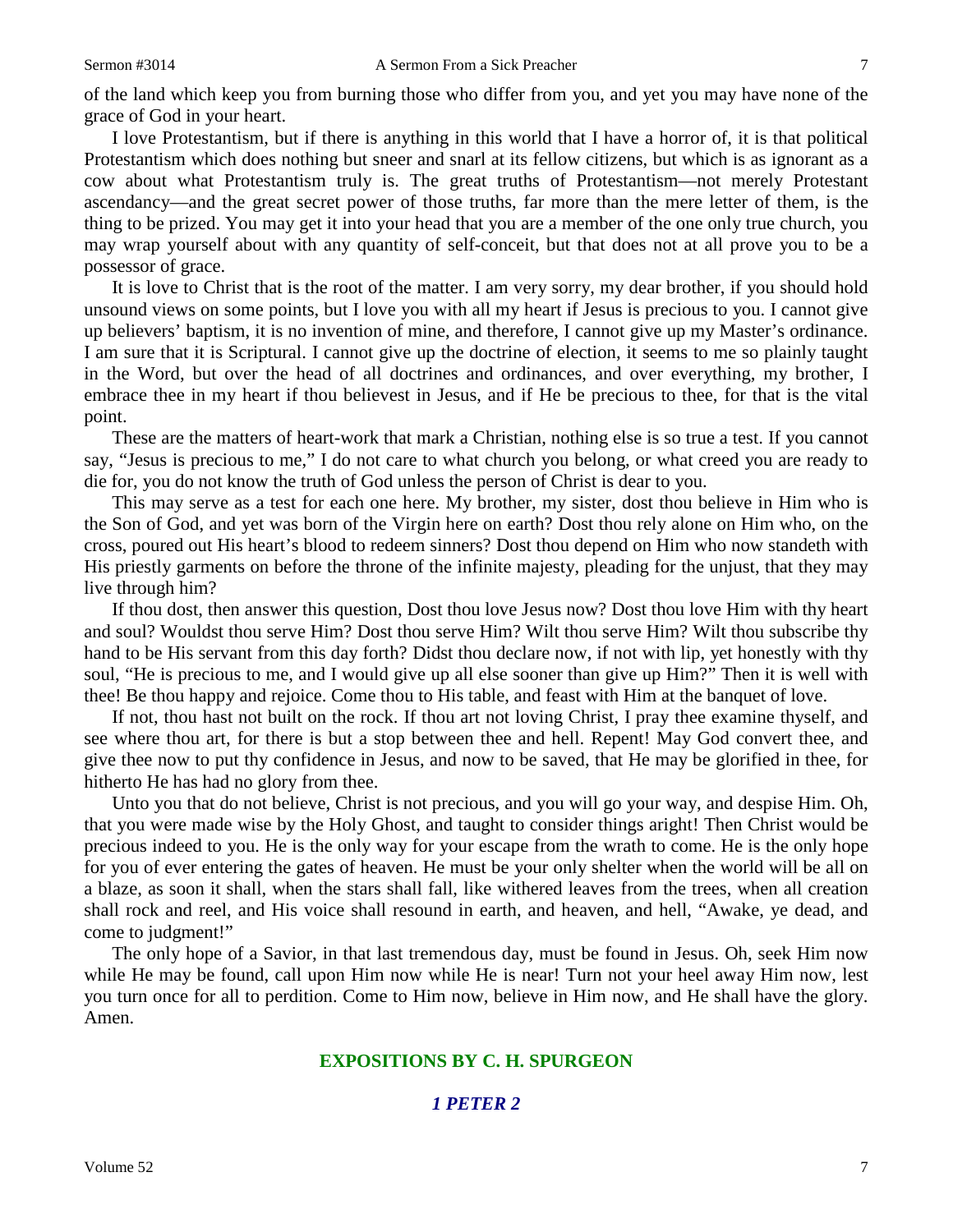**Verse 1.** *Wherefore laying aside all malice, and all guile, and hypocrisies, and envies, and all evil speakings,—*

Putting these evil things right away from you, having nothing further to do with any of them. Notice the repetition of the word "all." "All malice, and all guile,"—everything in the shape of deceit—"and all evil speakings." All these are to be put away by all believers, as rags are put away in the rag-basket or refuse on the dunghill.

**2.** *As newborn babes, desire the sincere milk of the word, that ye may grow thereby:*

Be glad to get simple truth, the "milk of the Word." Even if you can digest the strong meat of the Word, never grow weary of the milk, for it is always good diet even for a full-grown man in Christ. Do not crave milk and water, but "desire the unadulterated milk of the Word, that ye may grow thereby." It is not enough for you to be spiritually alive, you must grow, and especially while you are babes in grace, your great desire should be that you may grow.

**3.** *If so be ye have tasted that the Lord is gracious.*

You begin with tasting that the Lord is gracious, you go on to desire the unadulterated milk of the Word, and so you grow in grace more and more.

**4.** *To whom coming, as unto a living stone, disallowed indeed of men, but chosen of God, and precious,—*

No one figure is sufficient to set forth Christ as He really is. A stone is a Scriptural simile and symbol of Christ, but we have to make the metaphor somewhat incongruous by comparing Him to "a living stone."

**5.** *Ye also, as lively stones,—*

It is not "lively" stones, it is the same word, in the original, in both cases—"a living stone" and "living stones." The translators of our Authorized Version have often rendered the same Hebrew or Greek word in a different way, which is a pity, as it is in this instance, "Ye also, as *living* stones,"—

**5.** *Are built up a spiritual house,—*

A house that is a living structure from the foundation to the topstone.

**5.** *An holy priesthood, to offer up spiritual sacrifice, acceptable to God by Jesus Christ.*

He is a living stone, and you, as living stones, are built upon Him, and He and you together make up a living spiritual house, and in order that the house may have suitable tenants, and be properly furnished, you also become priests, and as priests, you "offer up spiritual sacrifices, acceptable to God by Jesus Christ."

**6.** *Wherefore also it is contained in the scripture, Behold, I lay in Zion a chief corner stone, elect, precious: and he that believeth on him shall not be confounded.*

Thus the apostle quotes from the prophet Isaiah the ancient prophecy concerning Christ.

**7.** *Unto you therefore which believe he is precious: but unto them which be disobedient, the stone which the builders disallowed, the same is made the head of the corner,—*

Here Peter quotes from Psalm 118:22. What reverence these inspired men had for the inspired Book! The Spirit of God could have spoken fresh words if He had pleased, but as if He meant to honor above everything else the Book which He had Himself inspired, He "moved" Peter to quote the ancient prophet and psalmist in confirmation of what he was writing.

**8.** *And a stone of stumbling, and a rock of offense, even to them which stumble at the word, being disobedient: whereunto also they were appointed.*

These are terrible words, but they are true. I cannot fully explain them. As Archbishop Leighton says, "It is easier to get into a depth over this awful truth than it is to get out again." O God, grant that none of us may stumble at Christ! If we do, Christ will not move because we kick at Him, or fall over Him.

**9.** *But ye are a chosen generation, a royal priesthood, an holy nation, a peculiar people;*

These are wonderful epithets that are here heaped upon believers. May we have the grace to be able to appropriate them, and to expound them in our lives!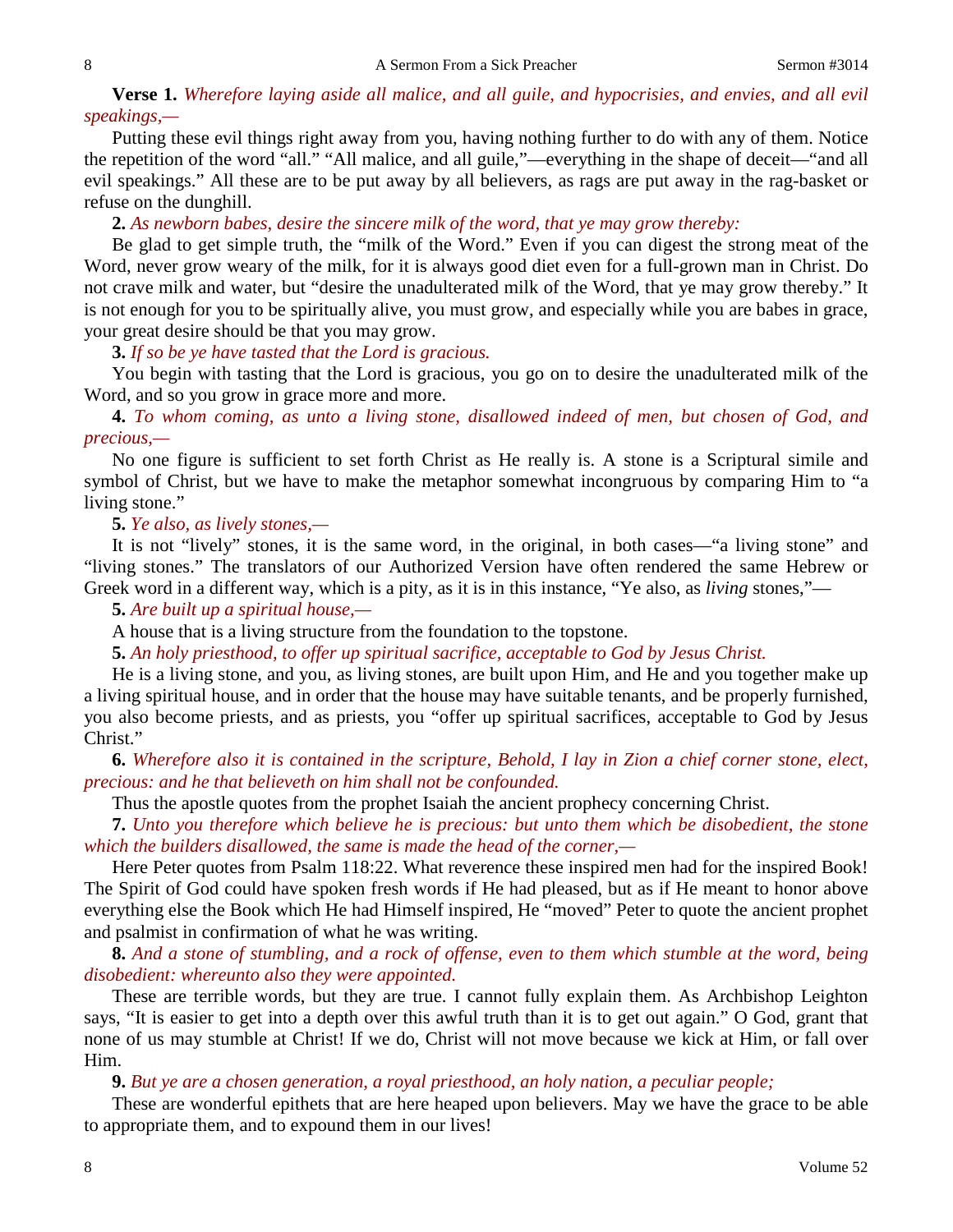**9.** *That ye should show forth the praises of him who hath called you out of darkness into his marvellous light:*

See where you once were and see also to what you have been called by God's grace, "out of darkness into light." That is not all, into His light. Even that is not all, "into his marvelous light." The light of the Gospel is full of wonders. As common light is made up of many colors, so the light of God's grace is made up of many marvelous colors—the colors of all the attributes of God.

**10.** *Which in time past were not a people, but are now the people of God: which had not obtained mercy, but now have obtained mercy.*

What a great change conversion is! And how great a change conversion works! How wonderful is the effect of regeneration! We had not obtained mercy, but now we have obtained mercy; we were not a people, but now we are the people of God.

**11.** *Dearly beloved, I beseech you—*

Peter puts his hands together, and pleads with intense earnestness.

**11.** *As strangers and pilgrims, abstain from fleshly lusts, which war against the soul;*

Those fleshly lusts belong to this present evil world, but you do not belong to it, you are "strangers and pilgrims" here, therefore feel an absolute alienation towards such things, an utter abhorrence of them. Do not even think of them, much less practice them. "Abstain from fleshly lusts," for, while they injure the body, that is not the worst thing that they do, for they "war against the soul."

**12-13.** *Having your conversation honest among the Gentiles: that, when they speak against you as evildoers, they may by your good works, which they shall behold, glorify God in the day of visitation. Submit yourselves to every ordinance of man for the Lord's sake:*

You are not to be disturbers of the peace, you Christian people are to cultivate the spirit of conciliation wherever you dwell, submitting yourselves, "for the Lord's sake," even to come things which you do not like.

**13.** *Whether it be to the king, as supreme;*

In Peter's day, the king was a poor creature, and something worse than that. Indeed, I might say of the bulk of the Emperors of Rome, who were the chief "kings" of that day, that they were monsters of iniquity, yet the office was to be respected even when the man who occupied it could not be, much more should it be respected when the occupant is what a true "king" should be.

**14-16.** *Or unto governors, as unto them that are sent by him for the punishment of evildoers, and for the praise of them that do well. For so is the will of God, that with well doing ye may put to silence the ignorance of foolish men: as free,—*

Free in yourselves, free in your conscience, free in your mind and heart.

**16.** *And not using your liberty for a cloak of maliciousness, but as the servants of God.*

You possess a freedom which others claim, but do not know. You feel that you are no man's slave, yet you do not use your liberty for evil, or to the injury of others.

**17-19.** *Honour all men. Love the brotherhood. Fear God. Honour the king. Servants, be subject to your masters with all fear; not only to the good and gentle, but also to the froward. For this is thankworthy, if a man for conscience toward God endure grief, suffering wrongfully.*

There is no credit in suffering rightfully, the credit is in patiently enduring suffering, which you do not deserve.

**20-21.** *For what glory is it, if, when ye be buffeted for your faults, ye shall take it patiently? but if, when ye do well, and suffer for it, ye take it patiently, this is acceptable with God. For even hereunto were ye called:*

It is part of a true Christian's calling to bear what is put upon him wrongfully.

**21-23.** *Because Christ also suffered for us, leaving us an example, that ye should follow his steps: who did no sin, neither was guile found in his mouth: who, when he was reviled, reviled not again; when he suffered, he threatened not; but committed himself to him that judgeth righteously:*